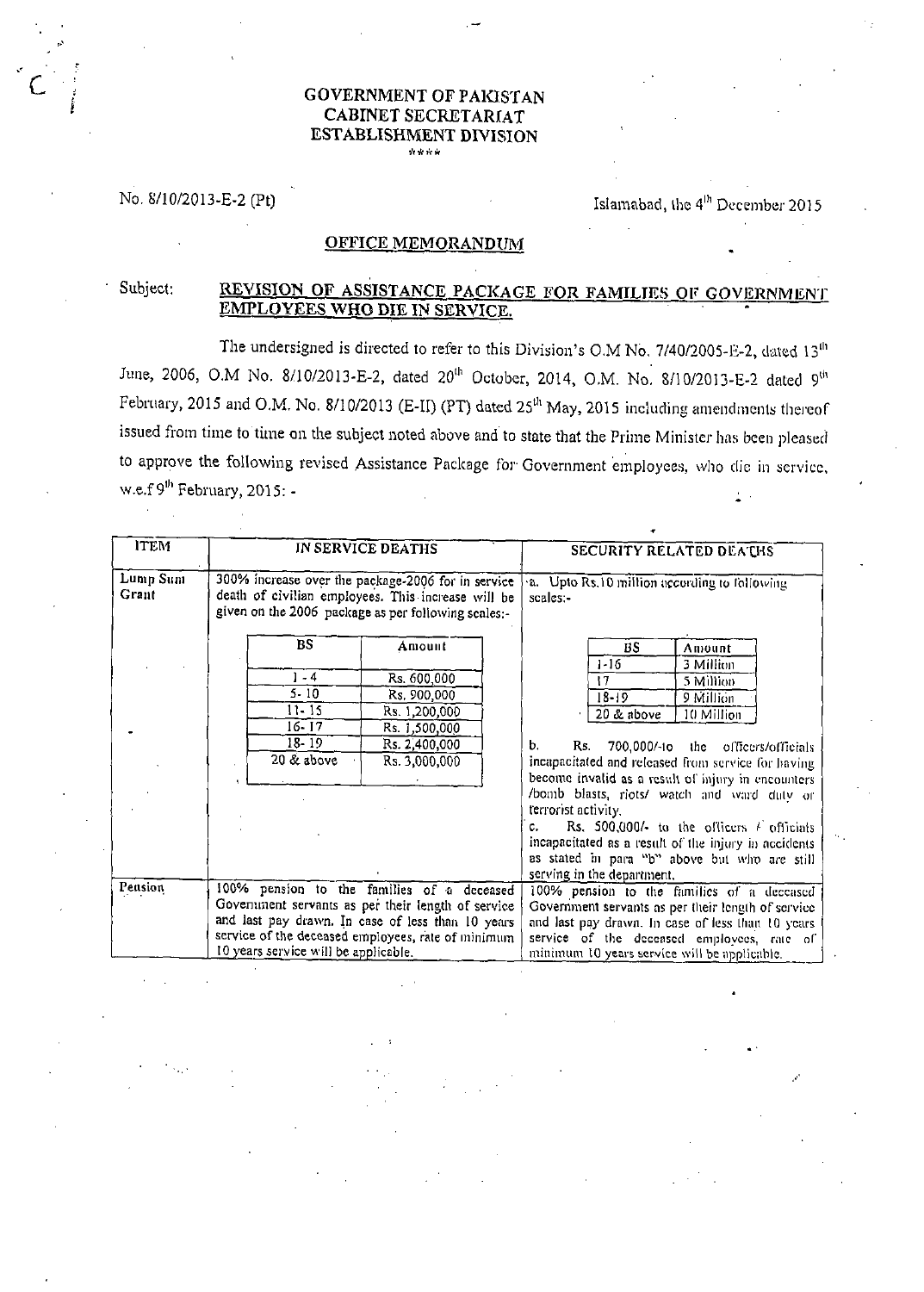| Accommodation                                                          | Retention of Government house or payment of rent<br>of hired house till the age of superannuation.                                                                                                                                                                                       | Retention of Government house or payment of<br>rent of hired<br>house till the age of<br>superannuation.                                                                                                                                                                                                                                                                                                                                     |  |  |  |
|------------------------------------------------------------------------|------------------------------------------------------------------------------------------------------------------------------------------------------------------------------------------------------------------------------------------------------------------------------------------|----------------------------------------------------------------------------------------------------------------------------------------------------------------------------------------------------------------------------------------------------------------------------------------------------------------------------------------------------------------------------------------------------------------------------------------------|--|--|--|
| Education                                                              | Free education to all the children of the deceased<br>government employees up to graduation in any<br>public/ government educational<br>Institution<br>including expenses of tuition fee, books related<br>material and living allowances etc.                                           | Free education to all the children of the<br>deceased government<br>employees<br>up<br>to.<br>graduation in<br>any<br>public/ government.<br>educational institution including expenses of<br>tuition fee, books related material and living<br>allowances etc.                                                                                                                                                                              |  |  |  |
| Allotment of Plot                                                      | Discontinuation of the entitlement of 2% quota for<br>allotment of plot. Payment of lump sum grant in<br>lieu of plot subject to the condition that no plot had<br>been allotted in the past, as per scale given below:-<br>BS<br>Amount<br>$1 - 8$<br>2 Million<br>$-9-16$<br>5 Million | Discontinuation of the entitlement of 2% quota<br>for allotment of plot. Payment of hump sum<br>grant in lieu of plot subject to the condition that<br>no plot had been allotted in the past, as per<br>scale given below:-<br><b>BS</b><br>Amount<br>$1 - 8$<br>2 Million<br>$9 - 16$<br>5 Million                                                                                                                                          |  |  |  |
| Employment                                                             | 17 and above<br>7 Million<br>Employment for posts in BS-01 to BS-15 on two                                                                                                                                                                                                               | 17 and above<br>7 Million<br>Employment for posts in BS-01 to BS-15 on                                                                                                                                                                                                                                                                                                                                                                       |  |  |  |
| Marriage Grant                                                         | years contract without advertisement.<br>Marriage grant amounting to Rs.8 lac on wedding<br>of one daughter, may be granted to family of<br>deceased Government employees.                                                                                                               | two years contract without advertisement.<br>Marriage grant amounting to Rs.8 lac, on<br>wedding of one daughter, may be granted to<br>family of deceased Government employees.                                                                                                                                                                                                                                                              |  |  |  |
| Health                                                                 | Free health facilities as per their entitlement during<br>service.                                                                                                                                                                                                                       | Free health facilities as per their entitlement<br>during service.                                                                                                                                                                                                                                                                                                                                                                           |  |  |  |
| House<br>Building<br>Advance<br>Nomination of an<br>officer as council | In case of advance against salaries sanctioned by<br>the AGPR<br>or the provincial AG Office, the<br>unpaid balance to be waived.<br>An officer of BS-17 or BS-18 may be nominated<br>by each Ministry/Division/Department as council                                                    | In case of advance against salaries sanctioned<br>by the AGPR or the provincial AG Office, the<br>unpaid balance to be waived.<br>An officer of BS-17 or BS-18 may be<br>nominated<br>bγ<br>each-<br>Ministry/Division/Department as council who<br>will be responsible for finalization/provision of<br>all the facilities under the package, to the<br>families of Govt, employees who die in service<br>within one month of the incident. |  |  |  |
|                                                                        | who will be responsible for finalization/provision<br>of all the facilities under the package, to the<br>families of Govt. employees who die in service<br>within one month of the incident.                                                                                             |                                                                                                                                                                                                                                                                                                                                                                                                                                              |  |  |  |
| Special Lump<br>Sum Grant from<br>Benevolent Fund                      |                                                                                                                                                                                                                                                                                          | A special lump sum grant from Benevolent<br>Fund ranging from Rs. 200,000 to Rs. 500,000                                                                                                                                                                                                                                                                                                                                                     |  |  |  |
|                                                                        |                                                                                                                                                                                                                                                                                          | Pay Senles (BS)<br>#<br>Lump Sum Grant<br>(RS)                                                                                                                                                                                                                                                                                                                                                                                               |  |  |  |
|                                                                        |                                                                                                                                                                                                                                                                                          | $1 - 10$<br>200,000                                                                                                                                                                                                                                                                                                                                                                                                                          |  |  |  |
|                                                                        |                                                                                                                                                                                                                                                                                          | $11 - 16$<br>2.<br>300,000                                                                                                                                                                                                                                                                                                                                                                                                                   |  |  |  |
|                                                                        |                                                                                                                                                                                                                                                                                          | $17 - 19$<br>з.<br>400,000                                                                                                                                                                                                                                                                                                                                                                                                                   |  |  |  |
|                                                                        |                                                                                                                                                                                                                                                                                          | $20$ and above<br>500.000                                                                                                                                                                                                                                                                                                                                                                                                                    |  |  |  |

 $\label{eq:2.1} \begin{split} \mathcal{L}_{\text{max}}(\mathbf{r}) & = \frac{1}{2} \sum_{i=1}^{N} \frac{d_i}{d_i} \mathbf{r}_i \mathbf{r}_i \mathbf{r}_i \mathbf{r}_i \\ & = \frac{1}{2} \sum_{i=1}^{N} \frac{d_i}{d_i} \mathbf{r}_i \mathbf{r}_i \mathbf{r}_i \mathbf{r}_i \mathbf{r}_i \mathbf{r}_i \mathbf{r}_i \mathbf{r}_i \mathbf{r}_i \mathbf{r}_i \mathbf{r}_i \mathbf{r}_i \mathbf{r}_i \mathbf{r}_i \mathbf{r}_$ 

 $\overline{2}$ 

 $\label{eq:2} \frac{1}{2} \int_{\mathbb{R}^3} \frac{1}{\sqrt{2}} \, \frac{1}{\sqrt{2}} \, \frac{1}{\sqrt{2}} \, \frac{1}{\sqrt{2}} \, \frac{1}{\sqrt{2}} \, \frac{1}{\sqrt{2}} \, \frac{1}{\sqrt{2}} \, \frac{1}{\sqrt{2}} \, \frac{1}{\sqrt{2}} \, \frac{1}{\sqrt{2}} \, \frac{1}{\sqrt{2}} \, \frac{1}{\sqrt{2}} \, \frac{1}{\sqrt{2}} \, \frac{1}{\sqrt{2}} \, \frac{1}{\sqrt{2}} \, \frac{1}{\sqrt{2}} \, \frac$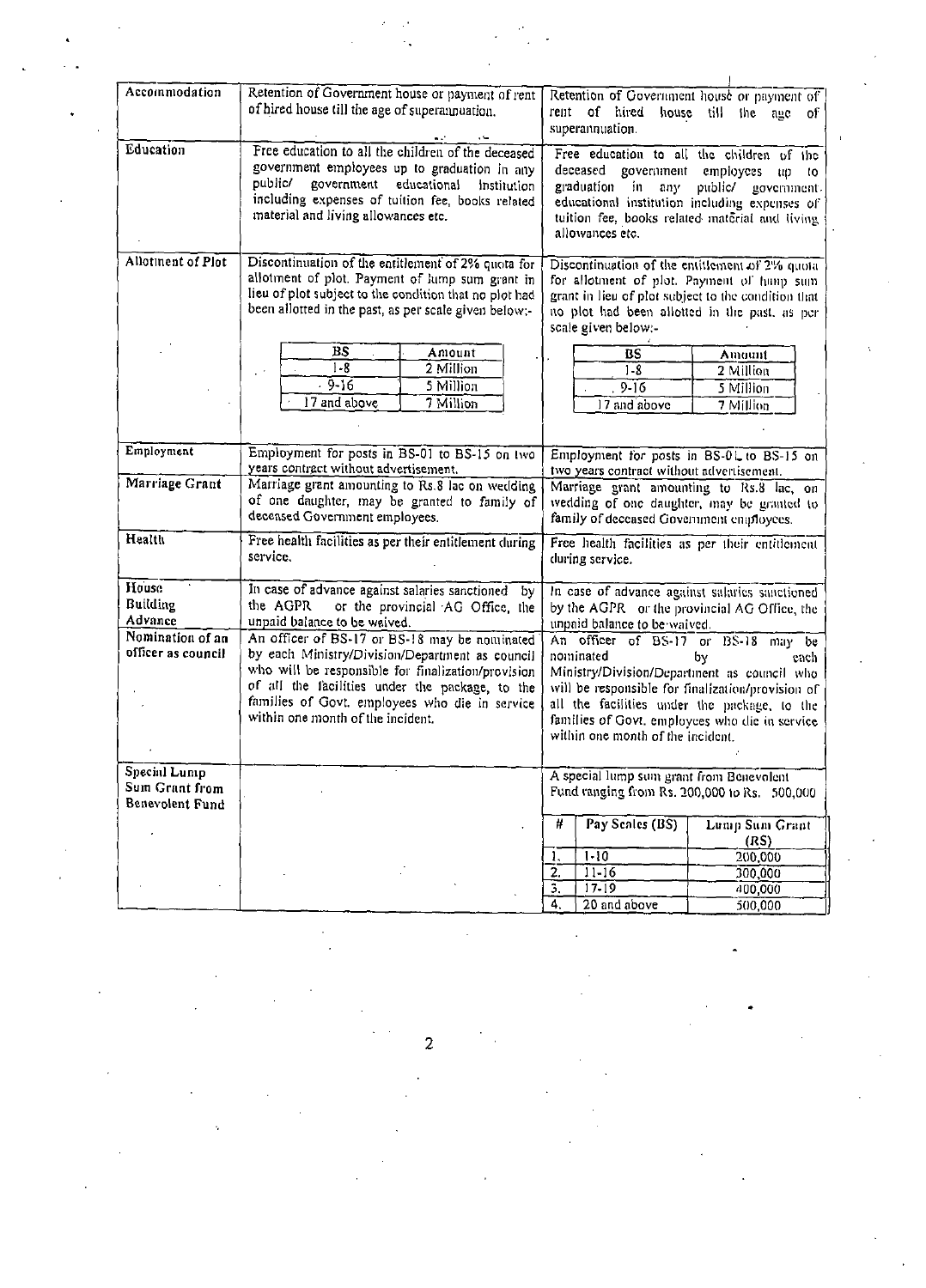| Monthly                                   | Sr.#                                                                                                                                                                                                            | Pay Slabs<br><b>Graut</b> |                                      | $Sr.$ #              | Pay Slabs                                                                                                                                                                                                                                   |                    | Grant      |           |
|-------------------------------------------|-----------------------------------------------------------------------------------------------------------------------------------------------------------------------------------------------------------------|---------------------------|--------------------------------------|----------------------|---------------------------------------------------------------------------------------------------------------------------------------------------------------------------------------------------------------------------------------------|--------------------|------------|-----------|
| Benevolent                                |                                                                                                                                                                                                                 | Minimum                   | Maximum                              |                      |                                                                                                                                                                                                                                             | Minimum<br>Maximum |            |           |
| Grant                                     |                                                                                                                                                                                                                 | Upto                      | 5,000                                | 4,000                |                                                                                                                                                                                                                                             | Upto               | 5,000      | 8,000     |
|                                           | 2                                                                                                                                                                                                               | 5,001                     | 5,500                                | 4,150                | $\overline{2}$                                                                                                                                                                                                                              | 5,001              | 5,500      | 8,300     |
|                                           | Ì                                                                                                                                                                                                               | 5,501                     | 6,000                                | 4,300                | $\bar{3}$                                                                                                                                                                                                                                   | 5,501              | 6,000      | 8,600     |
|                                           | $\overline{4}$                                                                                                                                                                                                  | 6,001                     | 6,500                                | 4,450                | 4                                                                                                                                                                                                                                           | 6,001              | 6,500      | 8,900     |
|                                           | 3                                                                                                                                                                                                               | 6,501                     | 7,000                                | 4,600                | 5                                                                                                                                                                                                                                           | 6,501              | 7,000      | 9,200     |
|                                           | 7                                                                                                                                                                                                               | 7,001                     | 7,500                                | 4,750                | 6                                                                                                                                                                                                                                           | 7,001              | 7,500      | 9.500     |
|                                           | 7                                                                                                                                                                                                               | 7,501                     | 8,000                                | 4,900                | 7                                                                                                                                                                                                                                           | 7,501              | $8,000 -$  | 9,800     |
|                                           | $\overline{\overline{\overline{3}}}$                                                                                                                                                                            | 8,001                     | 8,500                                | 5,050                | $\overline{\overline{\boldsymbol{8}}}$                                                                                                                                                                                                      | 8,001              | 8,500      | 10, 100   |
|                                           | 9                                                                                                                                                                                                               | 8,501                     | 9,000                                | 5,200                | T                                                                                                                                                                                                                                           | 8,501              | 9,000      | $-10,400$ |
|                                           | $\overline{10}$                                                                                                                                                                                                 | 9,001                     | 9,500                                | 5,350                | $\overline{10}$                                                                                                                                                                                                                             | 9,001              | 9,500      | 10,700    |
|                                           | $\overline{11}$                                                                                                                                                                                                 | 9,501                     | 11,000                               | 5,600                | 11                                                                                                                                                                                                                                          | 9,501              | 11,000     | 11,200    |
|                                           | $\overline{12}$                                                                                                                                                                                                 | 11,001                    | 13,000                               | 5,900                | $\overline{12}$                                                                                                                                                                                                                             | 11,001             | 13,000     | 11,800    |
|                                           | 13                                                                                                                                                                                                              | 13,001                    | 15,000                               | 6,200                | $\overline{13}$                                                                                                                                                                                                                             | 13,001             | 15,000     | 12,400    |
|                                           | $\overline{14}$                                                                                                                                                                                                 | 15,001                    | 17,000                               | 6,500                | $\overline{14}$                                                                                                                                                                                                                             | 15,001             | 17,000     | 13,000    |
|                                           | $\overline{15}$                                                                                                                                                                                                 | 17,001                    | 19,000                               | 6,800                | $\overline{15}$                                                                                                                                                                                                                             | 17,001             | 19,000     | 13.600    |
|                                           | $\overline{16}$                                                                                                                                                                                                 | 19,001                    | 21,000                               | 7,100                | $\overline{16}$                                                                                                                                                                                                                             | 19,001             | 21,000     | 14,200    |
|                                           | $\overline{17}$                                                                                                                                                                                                 | $\overline{21,001}$       | 23,000                               | 7,400                | 17                                                                                                                                                                                                                                          | 21,001             | 23,000     | 14,800    |
|                                           | 18                                                                                                                                                                                                              | 23,001                    | 25,000                               | 7,700                | 18                                                                                                                                                                                                                                          | 23,001             | 25,000     | 15,400    |
|                                           | $\overline{19}$                                                                                                                                                                                                 | 25,001                    | 27,000                               | 8,000                | 19                                                                                                                                                                                                                                          | 25,001             | 27,000     | 16.000    |
|                                           | 20                                                                                                                                                                                                              | 27,001                    | 29,000                               | 8,300                | $\overline{20}$                                                                                                                                                                                                                             | 27,001             | 29,000     | 16,600    |
|                                           | $\overline{21}$                                                                                                                                                                                                 | 29,001                    | 31,000                               | 8,600                | $\overline{21}$                                                                                                                                                                                                                             | 29,001             | 31,000     | 17.200    |
|                                           | $\overline{22}$                                                                                                                                                                                                 | 31,001                    | 33,000                               | 8,900                | $\overline{22}$                                                                                                                                                                                                                             | 31,001             | $33,000 -$ | 17,800    |
|                                           | $\overline{23}$                                                                                                                                                                                                 | 33,001                    | 35,000                               | 9,200                | $\overline{23}$                                                                                                                                                                                                                             | 33,001             | 35,000     | 18.400    |
|                                           | $\overline{24}$                                                                                                                                                                                                 | 35,001                    | 37,000                               | 9,500                | $2\overline{4}$                                                                                                                                                                                                                             | 35,001             | 37,000     | 19,000    |
|                                           | $\overline{25}$                                                                                                                                                                                                 | 37,001                    | 39,000                               | 9,800                | $\overline{25}$                                                                                                                                                                                                                             | 37,001             | 39,000     | 19,600    |
|                                           | $\overline{26}$                                                                                                                                                                                                 | $39,001$ &                |                                      | 10,100               | $\overline{26}$                                                                                                                                                                                                                             | 39,001 &           |            | 20,200    |
| Prerequisite                              |                                                                                                                                                                                                                 | above                     |                                      |                      |                                                                                                                                                                                                                                             | above              |            |           |
| for                                       | In case of in service death of a government employee,                                                                                                                                                           |                           |                                      |                      | In case of in service death (security related) of a                                                                                                                                                                                         |                    |            |           |
| facilitation of                           | the following pre-requisites must immediately be<br>fulfilled                                                                                                                                                   | by                        | the                                  |                      | government employee, the following pre-requisites                                                                                                                                                                                           |                    |            |           |
| family of                                 | Ministry/Division/Department so that the family of                                                                                                                                                              |                           |                                      | concerned            | must immediately be fulfilled by the concerned<br>Ministry/Division/Department so that the family of                                                                                                                                        |                    |            |           |
| deceased                                  | the deceased government employee may be facilitated                                                                                                                                                             |                           |                                      |                      |                                                                                                                                                                                                                                             |                    |            |           |
| Govt.                                     | with out any delay:-                                                                                                                                                                                            |                           |                                      |                      | the deceased government employee may be                                                                                                                                                                                                     |                    |            |           |
| Employees                                 |                                                                                                                                                                                                                 | a.                        | Immediate submission of family       |                      | facilitated with out any delay:-<br>Immediate submission of family                                                                                                                                                                          |                    |            |           |
|                                           |                                                                                                                                                                                                                 | pension case.             |                                      |                      | a,                                                                                                                                                                                                                                          |                    |            |           |
|                                           |                                                                                                                                                                                                                 | b. Option form for Direct |                                      | Credit               | pension case.<br>b.<br>Option form for Direct Credit                                                                                                                                                                                        |                    |            |           |
|                                           |                                                                                                                                                                                                                 |                           | Scheme (online payment of pension)   |                      | Scheme (online payment of<br>pension)                                                                                                                                                                                                       |                    |            |           |
|                                           |                                                                                                                                                                                                                 | c.                        | Application for Anticipatory Pension |                      |                                                                                                                                                                                                                                             |                    |            |           |
|                                           | (80% of the total pension).                                                                                                                                                                                     |                           |                                      |                      | <b>Application for Anticipatory</b><br>С.                                                                                                                                                                                                   |                    |            |           |
|                                           |                                                                                                                                                                                                                 |                           |                                      |                      | Pension (80%of the total pension).                                                                                                                                                                                                          |                    |            |           |
|                                           | <b>Besides</b><br>35                                                                                                                                                                                            | a<br>pro-active           | approach                             | each                 |                                                                                                                                                                                                                                             |                    |            |           |
| Ministry/Division/Department must observe |                                                                                                                                                                                                                 |                           |                                      | the                  | <b>Besides</b><br>as<br>pro-active<br>a<br>approach<br>cach                                                                                                                                                                                 |                    |            |           |
|                                           | following practices regarding their employees:-                                                                                                                                                                 |                           |                                      |                      | Ministry/Division/Department must observe the                                                                                                                                                                                               |                    |            |           |
|                                           | d. Up to date list of family members of<br>each employee for pension purpose be<br>maintained before hand.<br>e. Nomination for General Provident Fund<br>must be ensured for each employee in<br>his/her life. |                           |                                      |                      | following practices regarding their employees:-<br>d.<br>Up to date list of family members<br>of each employee for pension<br>purpose be maintained before hand.<br>Nomination for General Provident<br>c.<br>Fund must be ensured for each |                    |            |           |
|                                           |                                                                                                                                                                                                                 |                           |                                      |                      |                                                                                                                                                                                                                                             |                    |            |           |
|                                           |                                                                                                                                                                                                                 |                           |                                      |                      |                                                                                                                                                                                                                                             |                    |            |           |
|                                           |                                                                                                                                                                                                                 |                           |                                      |                      |                                                                                                                                                                                                                                             |                    |            |           |
|                                           |                                                                                                                                                                                                                 |                           |                                      |                      |                                                                                                                                                                                                                                             |                    |            |           |
|                                           |                                                                                                                                                                                                                 |                           |                                      |                      |                                                                                                                                                                                                                                             |                    |            |           |
| <b>GP</b> Fund                            | Only payable amount of GP Fund shall be paid to the                                                                                                                                                             |                           |                                      |                      | employee in his/her life.<br>Only payable amount of GP Fund shall be paid to                                                                                                                                                                |                    |            |           |
|                                           | deceased family.                                                                                                                                                                                                |                           |                                      | the deceased family. |                                                                                                                                                                                                                                             |                    |            |           |
|                                           |                                                                                                                                                                                                                 |                           |                                      |                      |                                                                                                                                                                                                                                             |                    |            |           |

 $\overline{3}$